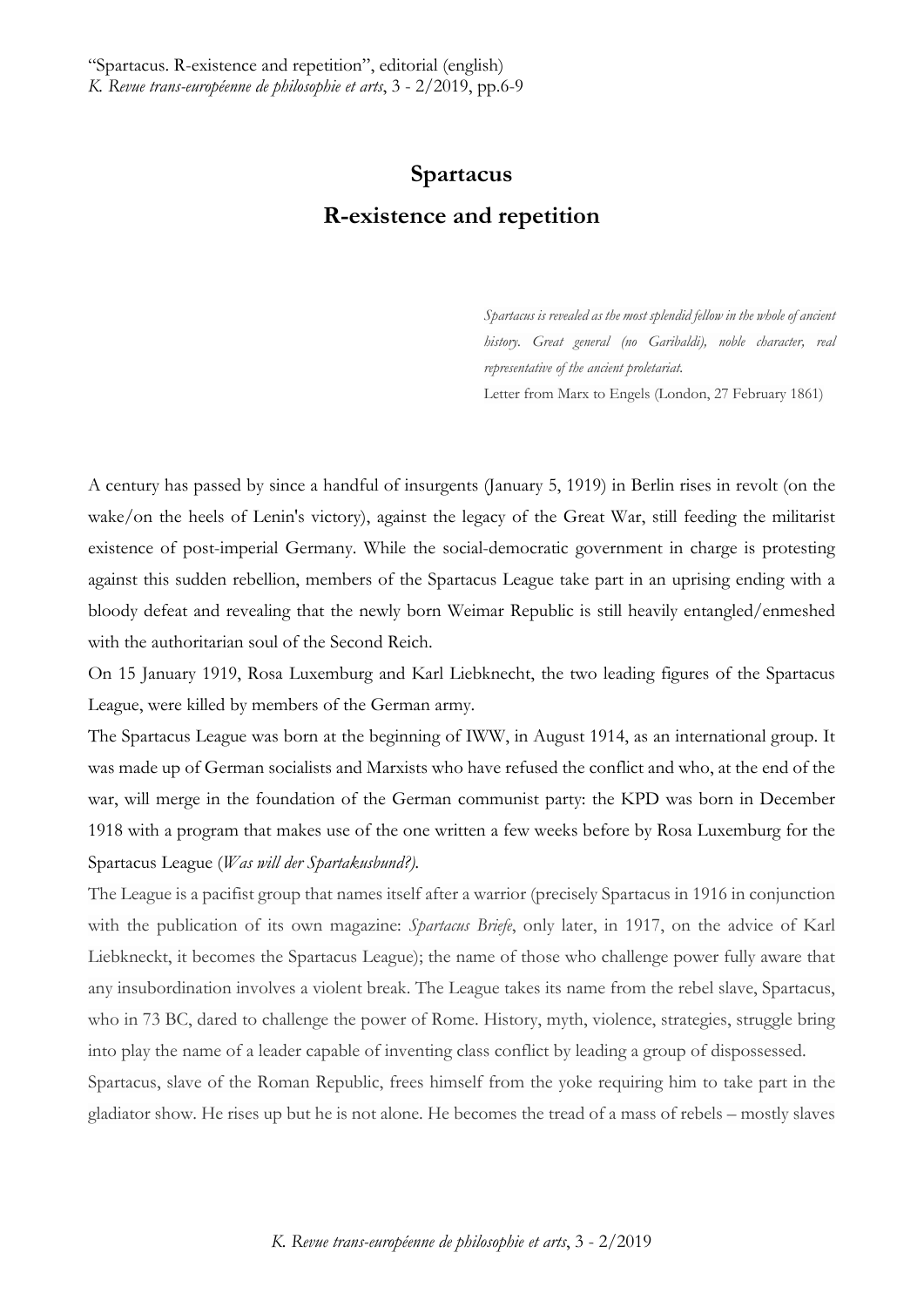and deserters – who, before being defeated, makes life difficult for many legions of the Republic by demonstrating unexpected strategic and military capabilities and by developing forms of sophisticated guerrilla warfare.

We consider Spartacus, the Roman ex-slave, a powerful conceptual figure in the sense that Gilles Deleuze gives to this notion. When a proper name de-subjectifies and enters a web of relationships (historical, political, mythical) around which a vector capable of condensing the power of a gesture, the reason for a life, coagulates. A conceptual figure that even beyond its historical substance, is able to conceive politics as an escape, a process of radical dissemination, a form of rejection. There, the possibility of living otherwise from how people who have nothing live normally emerges concretely.

Thinking of Spartacus as a conceptual figure requires a reconsideration of the relationship between revolt and collective violence of destituent gestures. In other words, it highlights how the political dimension of any destitute intention is given exclusively if it is able to establish alliances, breaking the mere, albeit very important, individual testimony against the villainy of power.

The ability of the rebels led by Spartacus to set up a revolt lasting over time (from 73 to 71 BC), by organizing on the slopes of Vesuvius, a form of community able to withstand the onslaught of troops from Rome, widening, thanks to its victories, the number of slaves who joined the rioters, survives through history. It is a vortex that grows over the centuries, increasing its mass because it becomes a point of reference for those who dare the "unpredictable". This happens when, after having endured everything, the poorest people of the earth suddenly stop tolerating the intolerable.

At a closer look, this story probably reveals, in an exemplary way, the importance of memory for politics according to the idea that emerges in the encounter (almost a missed one) between Ernst Bloch and Walter Benjamin. A fundamental revolutionary task is also to arouse the unexpressed possibilities of the past, i.e. to invent a tradition of the oppressed so that the defeats of the poorest are not in vain; rather, they must fuel the urgency of any insurrection.

A group of pacifists, socialists, and communists had to think of the entire issue quite similarly. That is the reason why in 1914 they gave birth to the Spartacus League. They bear the name of an ex-rebel slave because they do not miss out the political relevance of memory for those who struggle here and now. By choising this name, they remind us that not only it was possible to think the impossible but that it was also possible to give a political form to it by inventing a no-border community, having a mobile identity and non-existent borders.

Can the revolt, the insurrection of those who own nothing but their lives, embody a gesture of radical retraction from the logic of power? Breaking the banks and trying the impossible, experimenting with the unthinkable, even with a group of dispossessed, putting the garrisons of the most powerful army ever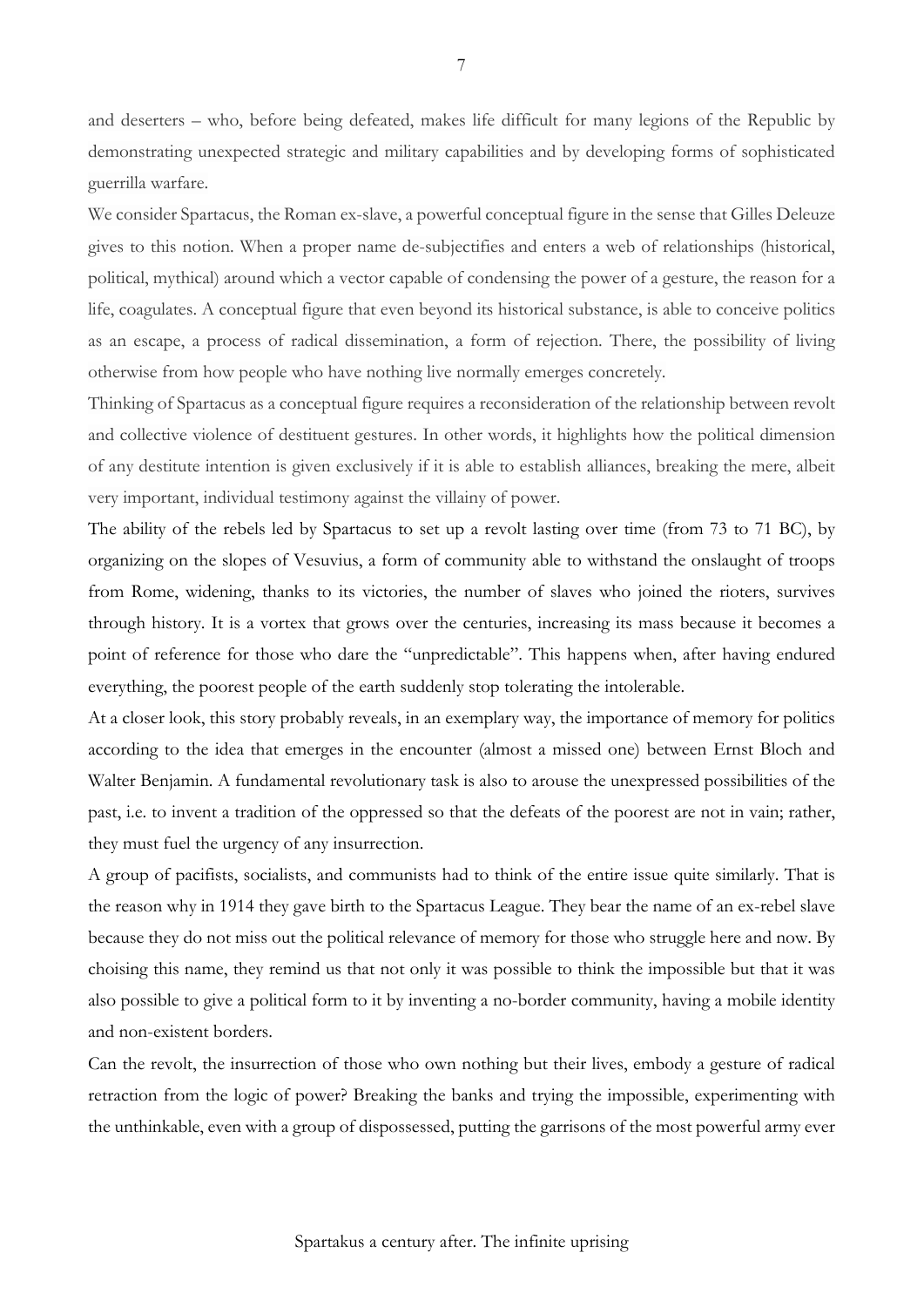seen before and starting a new life on the edge of a volcano, is the echo. of any form of radical political rejection/recoil?

For us, Spartacus is the name of the indecipherable political charge of political memory; of an idea of politics that has the task of daring the impossible; to break the institutional monumentalization of memory, a crystallization meant to paralyze the past in the past. Rather, the repetition of the name of Spartacus evokes a time when any form of desolation ends.

When the Spartacus League was born in Germany in 1914, one thing was immediately clear to the German socialists and communists: the war annihilated the idea that revolution was the result of a linear progress; violent, very hard, but fatal and inscribed within the form of a historical continuity. The Great War destroys this illusion. On the contrary, after the tragedy of the first world war, the proletarian revolution, without hiding the catastrophe, imposes a leap, a fracture, a fold of history: it requires another time in time. It requires the emergence of a revolutionary subjectivity that is not only part of the workers' movement, but which finds its lymph even among those who are not part of it, the excluded, the last, those without a part. In short, like the rebel commander who dared to face Rome, those who arise are foreigners in their homeland: slaves, proletarians, those who, by the mere fact of living, embody a radical alterity in relation to those who have everything. The Spartacist uprising shows that one can live differently from the way power expects us to do: perpetually immersed, as happened to Spartacus before rebelling, in the society of entertainment.

The defeat of the 1919 Berlin revolt is the index of what a political failure is. But this failure, as Walter Benjamin probably understands better than anyone else, must be inscribed in a temporality of politics in which to evoke the memory of the oppressed, their anger. If it is possible to think of a memory of the oppressed, of their defeats, this image coincides with the idea that the past has never passed once and for all. Fragments, images, ruins of the past resist, as Pasolini thought, that can be evoked by the present - mostly through the composition of images. They employ the keeping of the struggle. For this reason, Spartacus remains in history also as an extraordinary subject of aesthetic inventions: plastic, literary, cinematographic (of course, above all, the 1960 Kubrick creation). However, in order for this to happen, it is necessary through struggling, to access another time in time, a time where the normal unfolding of time undergoes obstacles, tears and obstructions. To this extent, the Spartacist uprising is a form of (revolutionary) repetition: the evocation of what survives in history, despite history, but which exhibits, in repetition, invariably something that did not exist in history before. In 1940 *Theses on History*, Benjamin sums up all this with the idea of the *Jetzt-zeit;* another way of understanding the revolutionary time which is the result of a montage, of fractures, events and revolts. A moment in which the memory of the past and the urgency of the present converge.